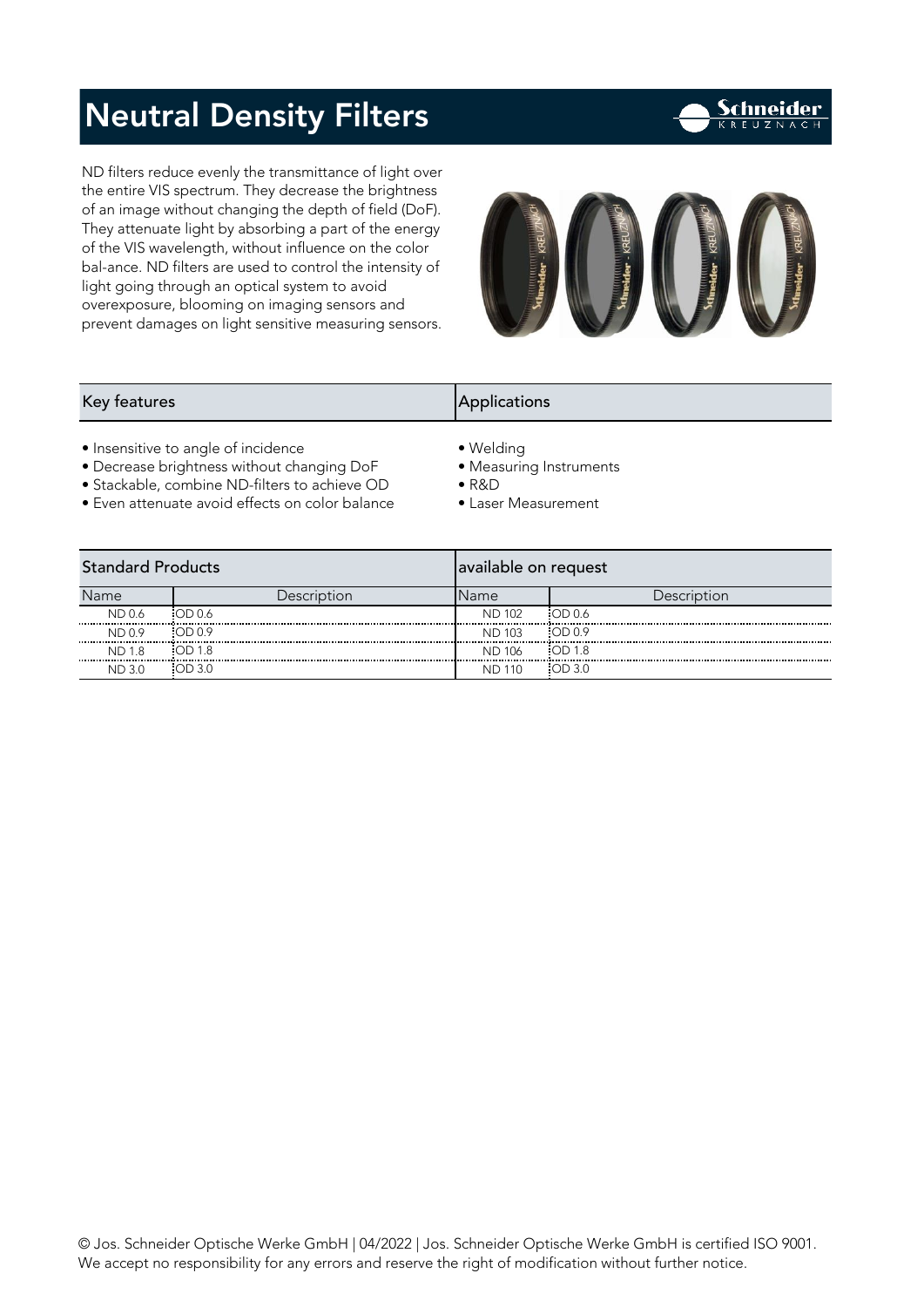# ND 0.6



| <b>Technical specifications</b> | according to ISO 10110 |
|---------------------------------|------------------------|
| <b>Optical Density</b>          |                        |
| Transmittance average           | 25%                    |
| Glass Tickness                  | $1.3 + (-0.2)$ mm      |
|                                 |                        |

| <b>Mounted Filter</b>  |                   |                  |                   |                            | Unmounted Filterglass |  |
|------------------------|-------------------|------------------|-------------------|----------------------------|-----------------------|--|
| IF 802 Mount Thickness |                   |                  |                   | IFG 802 Diameter thickness |                       |  |
| <b>Mount</b>           | Thickness         | ID               | Diameter          | Thickness                  | ID                    |  |
| <b>CMT</b>             | 1.3mm             | ID to be defined | $22.0 \text{ mm}$ | 1.3 <sub>mm</sub>          | ID to be defined      |  |
| SH 25.5                | 1.3mm             | ID to be defined | $23.0$ mm         | 1.3mm                      | ID to be defined      |  |
| SH 27.0                | 1.3 <sub>mm</sub> | ID to be defined | 24.0 mm           | 1.3 <sub>mm</sub>          | ID to be defined      |  |
| SN1 30.5               | 1.3mm             | ID to be defined | 29.0 mm           | 1.3 <sub>mm</sub>          | ID to be defined      |  |
| SH 34.0                | 1.3mm             | ID to be defined | $31.0 \text{ mm}$ | 1.3 <sub>mm</sub>          | ID to be defined      |  |
| SH 35.5                | 1.3mm             | ID to be defined | $33.0 \text{ mm}$ | 1.3mm                      | 1088941               |  |
| SH 37.0                | 1.3 <sub>mm</sub> | ID to be defined | 34.0 mm           | 1.3 <sub>mm</sub>          | 1089305               |  |
| SH 39.0                | 1.3mm             | ID to be defined | 36.0 mm           | 1.3 <sub>mm</sub>          | 1088942               |  |
| SH 40.5                | 1.3mm             | ID to be defined | 38.0 mm           | 1.3 <sub>mm</sub>          | 1088943               |  |
| SH 43.0                | 1.3 <sub>mm</sub> | ID to be defined | 40.0 mm           | 1.3mm                      | 1088944               |  |
| SH 46.0                | 1.3mm             | ID to be defined | 43.0 mm           | 1.3mm                      | 1088945               |  |
| SH 49.0                | 1.3 <sub>mm</sub> | ID to be defined | 46.0 mm           | 1.3 <sub>mm</sub>          | 1088946               |  |
|                        | $\mathbf{1}$      |                  |                   | .                          |                       |  |

Custom sizes are available on request.

Example: IF 802 SH25.5 1.3 Example: IFG 802 SH25.5 1.3 Custom sizes are available on request.

**Schneider** 

 $\mathcal{W}_0$  accort po responsibility for any error and receive the right of modification without further notice. We accept no responsibility for any errors and reserve the right of modification without further notice.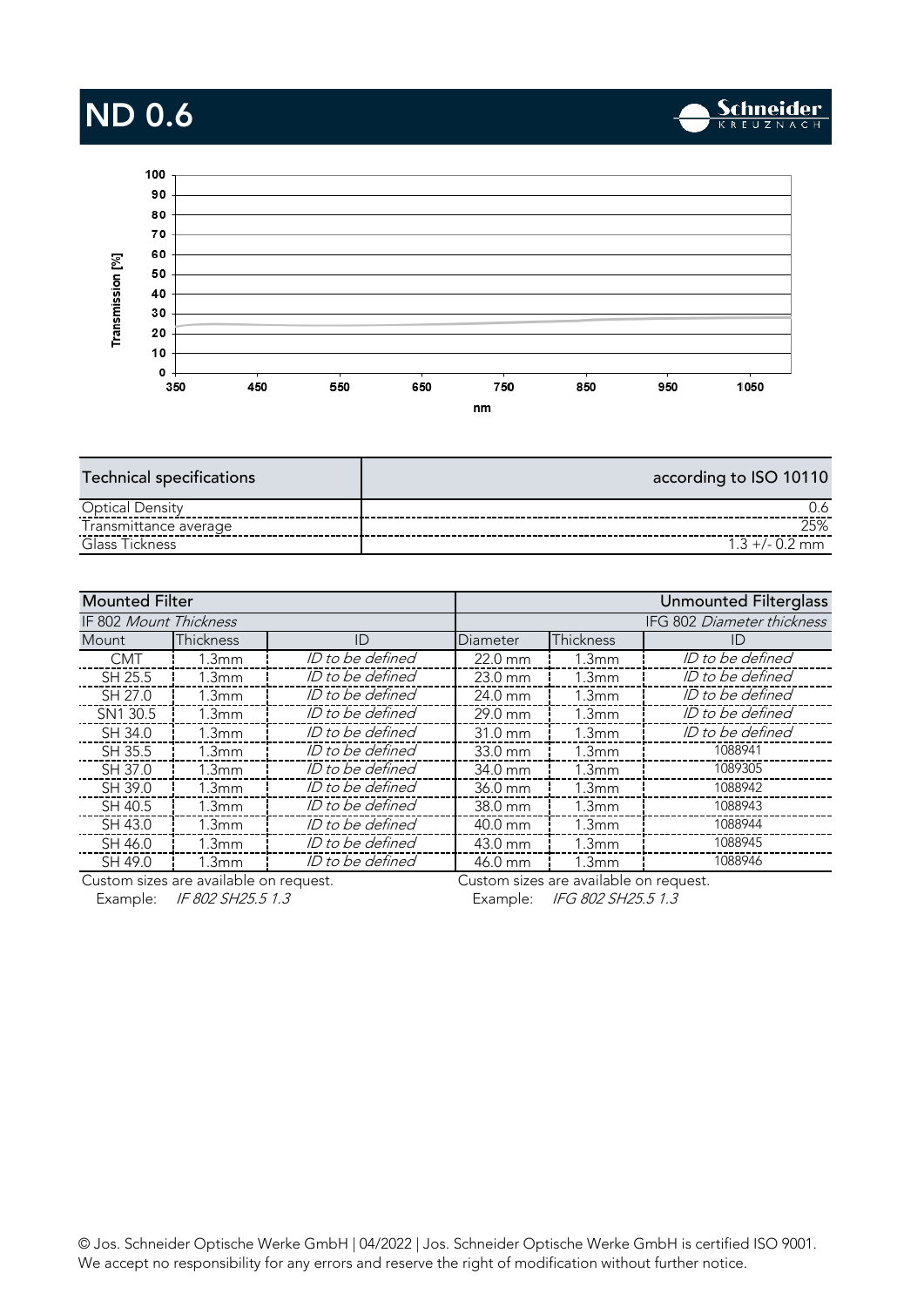# ND 0.9



| <b>Technical specifications</b> | according to ISO 10110 |
|---------------------------------|------------------------|
| <b>Optical Density</b>          |                        |
| Transmittance average           | 12.5%                  |
| Glass Tickness                  | $1.3 + (-0.2)$ mm      |
|                                 |                        |

| <b>Mounted Filter</b>         |                   |                  |                   |                   | Unmounted Filterglass      |
|-------------------------------|-------------------|------------------|-------------------|-------------------|----------------------------|
| <b>IF 803 Mount Thickness</b> |                   |                  |                   |                   | IFG 803 Diameter thickness |
| Mount.                        | Thickness         | ID               | Diameter          | Thickness         | ID                         |
| <b>CMT</b>                    | 1.3mm             | ID to be defined | 22.0 mm           | 1.3mm             | ID to be defined           |
| SH 25.5                       | 1.3mm             | ID to be defined | 23.0 mm           | 1.3mm             | ID to be defined           |
| SH 27.0                       | 1.3 <sub>mm</sub> | ID to be defined | 24.0 mm           | 1.3 <sub>mm</sub> | ID to be defined           |
| SN1 30.5                      | 1.3mm             | ID to be defined | $29.0$ mm         | 1.3mm             | ID to be defined           |
| SH 34.0                       | 1.3mm             | ID to be defined | $31.0 \text{ mm}$ | 1.3mm             | ID to be defined           |
| SH 35.5                       | 1.3mm             | ID to be defined | $33.0 \text{ mm}$ | 1.3mm             | ID to be defined           |
| SH 37.0                       | 1.3 <sub>mm</sub> | ID to be defined | 34.0 mm           | 1.3 <sub>mm</sub> | ID to be defined           |
| SH 39.0                       | 1.3mm             | ID to be defined | 36.0 mm           | 1.3mm             | ID to be defined           |
| SH 40.5                       | 1.3mm             | ID to be defined | 38.0 mm           | 1.3mm             | ID to be defined           |
| SH 43.0                       | 1.3 <sub>mm</sub> | ID to be defined | 40.0 mm           | 1.3mm             | ID to be defined           |
| SH 46.0                       | 1.3mm             | ID to be defined | 43.0 mm           | 1.3mm             | ID to be defined           |
| SH 49.0                       | 1.3 <sub>mm</sub> | ID to be defined | 46.0 mm           | 1.3 <sub>mm</sub> | ID to be defined           |
|                               |                   |                  |                   |                   |                            |

Custom sizes are available on request. Custom sizes are available on request.

Schneider

Example: IF 803 SH25.5 1.3 Example: IF G803 SH25.5 1.3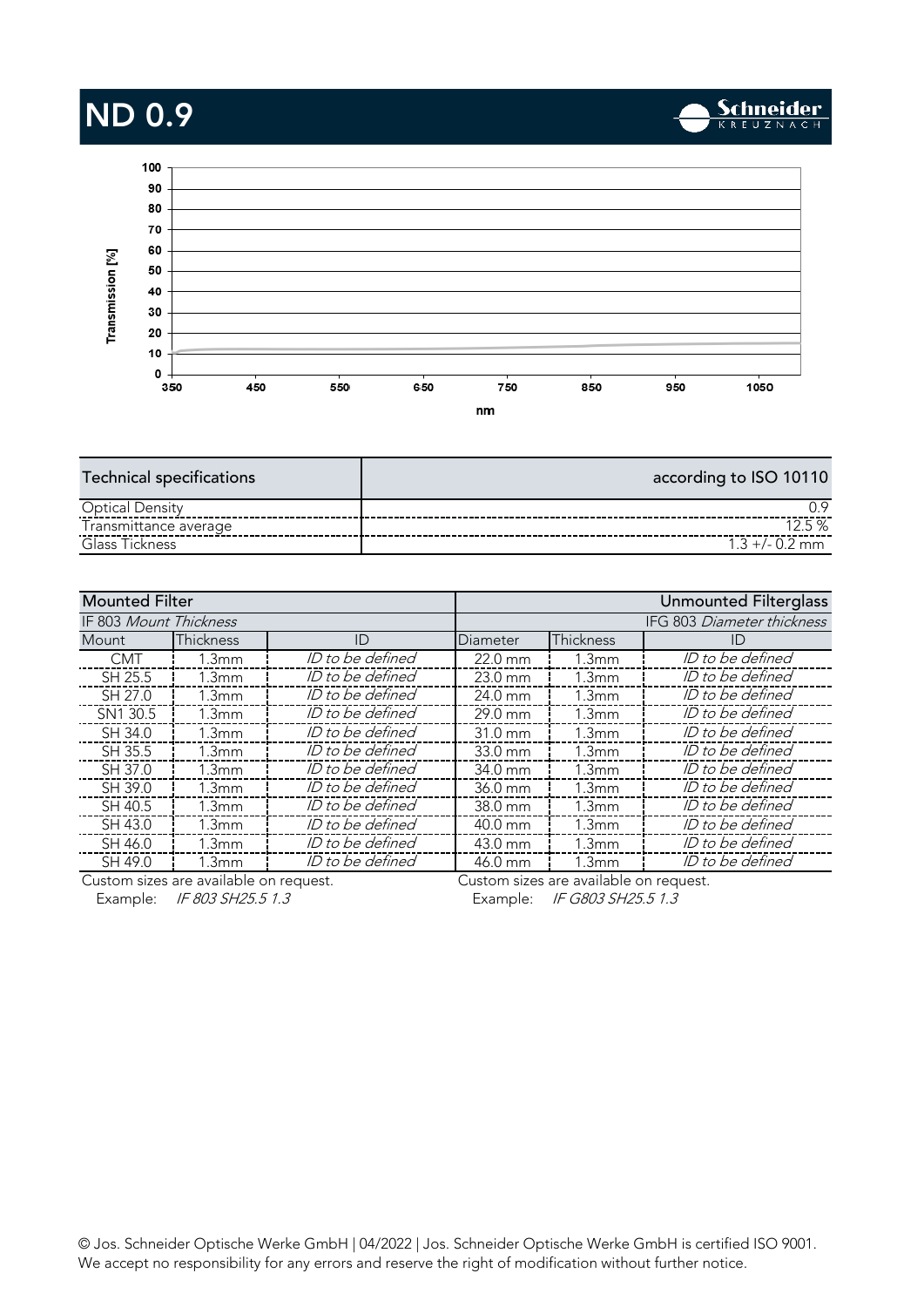# ND 1.8



| <b>Technical specifications</b> | according to ISO 10110 |
|---------------------------------|------------------------|
| <b>Optical Density</b>          | - 8                    |
| Transmittance average           | $.6 \%$                |
| Glass Tickness                  | $1.3 + (-0.2)$ mm      |
|                                 |                        |

| <b>Mounted Filter</b>         |                   |                  |                   |                            | Unmounted Filterglass |  |
|-------------------------------|-------------------|------------------|-------------------|----------------------------|-----------------------|--|
| <b>IF 806 Mount Thickness</b> |                   |                  |                   | IFG 806 Diameter thickness |                       |  |
| Mount.                        | Thickness         | ID               | Diameter          | Thickness                  | ID                    |  |
| <b>CMT</b>                    | 1.3mm             | ID to be defined | 22.0 mm           | 1.3mm                      | ID to be defined      |  |
| SH 25.5                       | 1.3mm             | ID to be defined | $23.0$ mm         | 1.3mm                      | ID to be defined      |  |
| SH 27.0                       | 1.3 <sub>mm</sub> | ID to be defined | 24.0 mm           | 1.3 <sub>mm</sub>          | ID to be defined      |  |
| SN1 30.5                      | 1.3mm             | ID to be defined | $29.0$ mm         | 1.3mm                      | ID to be defined      |  |
| SH 34.0                       | 1.3mm             | ID to be defined | $31.0 \text{ mm}$ | 1.3mm                      | ID to be defined      |  |
| SH 35.5                       | 1.3mm             | ID to be defined | $33.0 \text{ mm}$ | 1.3mm                      | ID to be defined      |  |
| SH 37.0                       | 1.3 <sub>mm</sub> | ID to be defined | 34.0 mm           | 1.3 <sub>mm</sub>          | ID to be defined      |  |
| SH 39.0                       | 1.3 <sub>mm</sub> | ID to be defined | 36.0 mm           | 1.3mm                      | ID to be defined      |  |
| SH 40.5                       | 1.3 <sub>mm</sub> | ID to be defined | 38.0 mm           | 1.3mm                      | ID to be defined      |  |
| SH 43.0                       | 1.3 <sub>mm</sub> | ID to be defined | 40.0 mm           | 1.3mm                      | ID to be defined      |  |
| SH 46.0                       | 1.3mm             | ID to be defined | 43.0 mm           | 1.3mm                      | ID to be defined      |  |
| SH 49.0                       | 1.3 <sub>mm</sub> | ID to be defined | 46.0 mm           | 1.3 <sub>mm</sub>          | ID to be defined      |  |
|                               |                   |                  |                   |                            |                       |  |

Custom sizes are available on request. Custom sizes are available on request.

Example: IF 806 SH25.5 1.3 Example: IFG 806 SH25.5 1.3

 $\mathcal{W}_0$  accort po responsibility for any error and receive the right of modification without further notice. We accept no responsibility for any errors and reserve the right of modification without further notice.

Schneider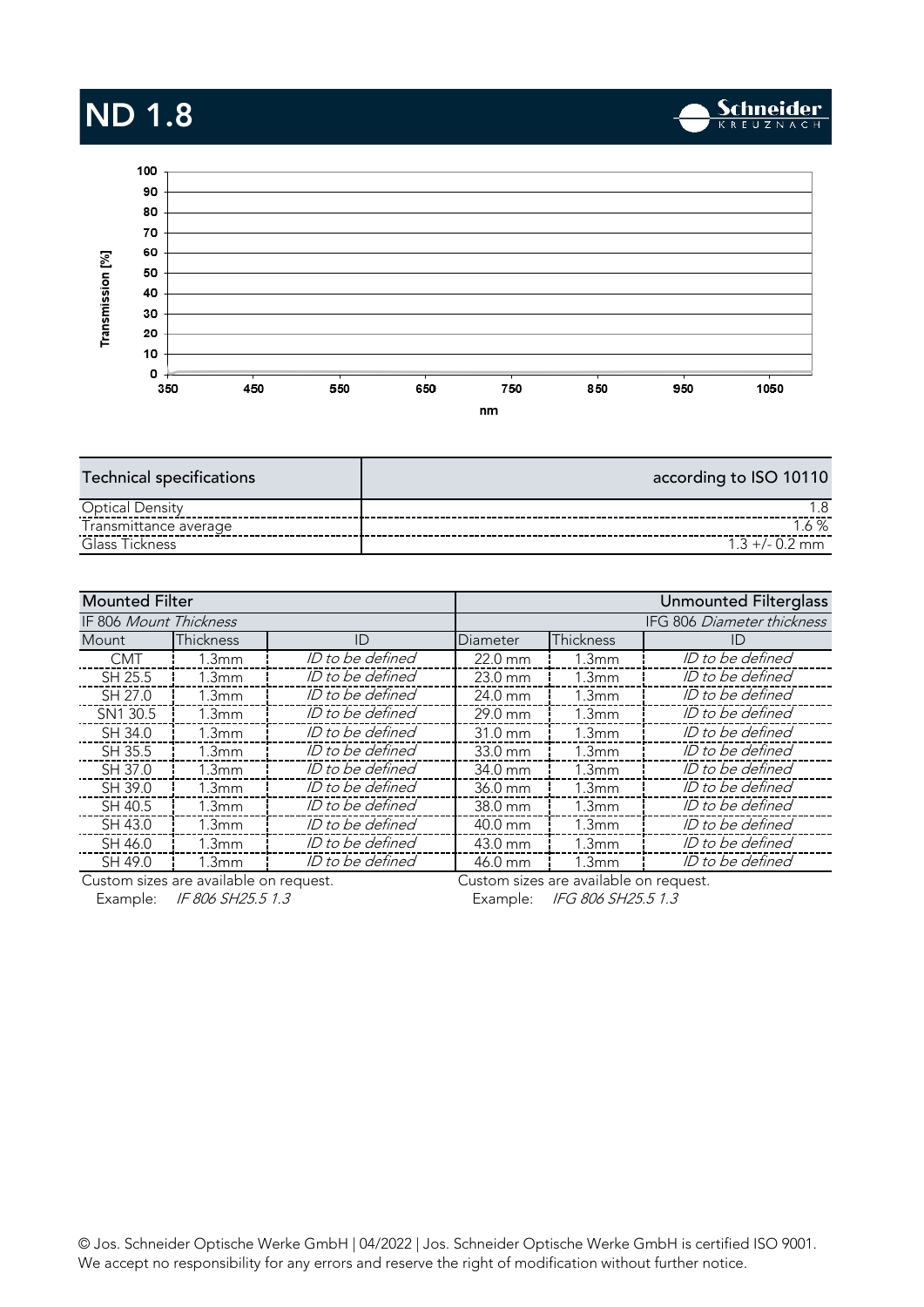## ND 3.0



| <b>Technical specifications</b> | according to ISO 10110 |
|---------------------------------|------------------------|
| <b>Optical Density</b>          |                        |
| Transmittance average           | 0.15%                  |
| Glass Tickness                  | $1.3 + (-0.2)$ mm      |
|                                 |                        |

| <b>Mounted Filter</b>  |                   |                         |                   |                            | Unmounted Filterglass |  |
|------------------------|-------------------|-------------------------|-------------------|----------------------------|-----------------------|--|
| IF 810 Mount Thickness |                   |                         |                   | IFG 810 Diameter thickness |                       |  |
| Mount                  | Thickness         | ID                      | Diameter          | <b>Thickness</b>           | ID                    |  |
| <b>CMT</b>             | 1.3mm             | ID to be defined        | 22.0 mm           | 1.3mm                      | ID to be defined      |  |
| SH 25.5                | 1.3mm             | ID to be defined        | $23.0$ mm         | 1.3mm                      | ID to be defined      |  |
| SH 27.0                | 1.3 <sub>mm</sub> | ID to be defined        | 24.0 mm           | 1.3 <sub>mm</sub>          | ID to be defined      |  |
| SN1 30.5               | 1.3mm             | ID to be defined        | 29.0 mm           | 1.3mm                      | ID to be defined      |  |
| SH 34.0                | 1.3mm             | <i>ID to be defined</i> | $31.0 \text{ mm}$ | 1.3mm                      | ID to be defined      |  |
| SH 35.5                | 1.3mm             | ID to be defined        | $33.0 \text{ mm}$ | 1.3mm                      | ID to be defined      |  |
| SH 37.0                | 1.3 <sub>mm</sub> | ID to be defined        | 34.0 mm           | 1.3 <sub>mm</sub>          | ID to be defined      |  |
| SH 39.0                | 1.3 <sub>mm</sub> | ID to be defined        | 36.0 mm           | 1.3mm                      | ID to be defined      |  |
| SH 40.5                | 1.3mm             | ID to be defined        | 38.0 mm           | 1.3mm                      | ID to be defined      |  |
| SH 43.0                | 1.3 <sub>mm</sub> | <i>ID to be defined</i> | 40.0 mm           | 1.3 <sub>mm</sub>          | ID to be defined      |  |
| SH 46.0                | 1.3mm             | ID to be defined        | 43.0 mm           | 1.3mm                      | ID to be defined      |  |
| SH 49.0                | 1.3 <sub>mm</sub> | ID to be defined        | 46.0 mm           | l.3mm                      | ID to be defined      |  |
|                        | $\mathbf{r}$      |                         |                   |                            |                       |  |

Custom sizes are available on request. Custom sizes are available on request. Example: IF 810 SH25.5 1.3 Example: IFG 810 SH25.5 1.3

**Schneider** 

 $\mathcal{W}_0$  accort po responsibility for any error and receive the right of modification without further notice. We accept no responsibility for any errors and reserve the right of modification without further notice.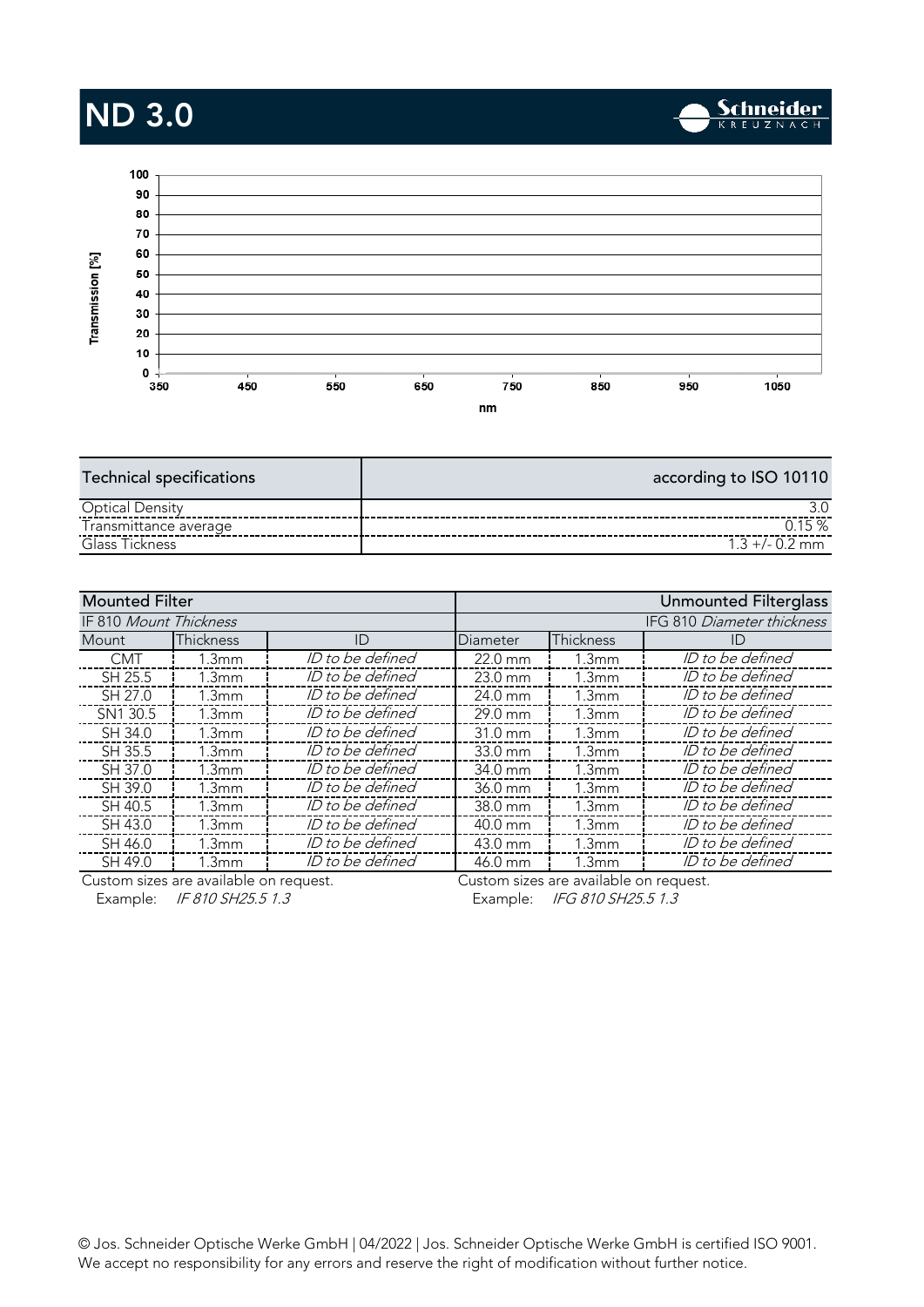# ND 102 - on request



**Schneider** 

| <b>Technical specifications</b> | according to ISO 10110 |
|---------------------------------|------------------------|
| <b>Optical Density</b>          |                        |
| Transmittance average           | 25%                    |
| Glass Tickness                  | $2.3 + 4.0.05$ mm      |
|                                 |                        |

| IFG 102 E Diameter thickness<br>IF 102 E Mount Thickness<br>Thickness<br>Thickness<br>ID<br>Mount<br>Diameter<br>ID.<br>ID to be defined<br>1077650<br>22.0 mm<br><b>CMT</b><br>2.3mm<br>2.3mm<br>1001938<br>ID to be defined<br>SH 25.5<br>2.3mm<br>23.0 mm<br>2.3mm<br>SH 27.0<br>ID to be defined<br>1001939<br>24.0 mm<br>2.3mm<br>2.3mm<br>SN1 30.5<br>1006984<br>ID to be defined<br>29.0 mm<br>2.3mm<br>2.3 <sub>mm</sub><br>ID to be defined<br>ID to be defined<br>SH 34.0<br>$31.0 \text{ mm}$<br>2.3mm<br>2.3mm<br>ID to be defined<br>1078720<br>SH 35.5<br>2.3mm<br>33.0 mm<br>2.3 <sub>mm</sub><br>1076072<br>ID to be defined<br>SH 37.0<br>2.3mm<br>2.3mm<br>34.0 mm<br>ID to be defined<br>ID to be defined<br>SH 39.0<br>36.0 mm<br>2.3mm<br>2.3mm<br>1053795<br>ID to be defined<br>SH 40.5<br>38.0 mm<br>2.3mm<br>2.3 <sub>mm</sub><br>1075139<br>ID to be defined<br>SH 43.0<br>2.3mm<br>2.3mm<br>40.0 mm<br>1012481<br>ID to be defined<br>SH 46.0<br>2.3mm<br>43.0 mm<br>2.3mm<br>1001947<br>ID to be defined<br>SH 49.0<br>46.0 mm<br>2.3mm<br>2.3mm | <b>Mounted Filter</b> |  |  |  | <b>Unmounted Filterglass</b> |
|------------------------------------------------------------------------------------------------------------------------------------------------------------------------------------------------------------------------------------------------------------------------------------------------------------------------------------------------------------------------------------------------------------------------------------------------------------------------------------------------------------------------------------------------------------------------------------------------------------------------------------------------------------------------------------------------------------------------------------------------------------------------------------------------------------------------------------------------------------------------------------------------------------------------------------------------------------------------------------------------------------------------------------------------------------------------------|-----------------------|--|--|--|------------------------------|
|                                                                                                                                                                                                                                                                                                                                                                                                                                                                                                                                                                                                                                                                                                                                                                                                                                                                                                                                                                                                                                                                              |                       |  |  |  |                              |
|                                                                                                                                                                                                                                                                                                                                                                                                                                                                                                                                                                                                                                                                                                                                                                                                                                                                                                                                                                                                                                                                              |                       |  |  |  |                              |
|                                                                                                                                                                                                                                                                                                                                                                                                                                                                                                                                                                                                                                                                                                                                                                                                                                                                                                                                                                                                                                                                              |                       |  |  |  |                              |
|                                                                                                                                                                                                                                                                                                                                                                                                                                                                                                                                                                                                                                                                                                                                                                                                                                                                                                                                                                                                                                                                              |                       |  |  |  |                              |
|                                                                                                                                                                                                                                                                                                                                                                                                                                                                                                                                                                                                                                                                                                                                                                                                                                                                                                                                                                                                                                                                              |                       |  |  |  |                              |
|                                                                                                                                                                                                                                                                                                                                                                                                                                                                                                                                                                                                                                                                                                                                                                                                                                                                                                                                                                                                                                                                              |                       |  |  |  |                              |
|                                                                                                                                                                                                                                                                                                                                                                                                                                                                                                                                                                                                                                                                                                                                                                                                                                                                                                                                                                                                                                                                              |                       |  |  |  |                              |
|                                                                                                                                                                                                                                                                                                                                                                                                                                                                                                                                                                                                                                                                                                                                                                                                                                                                                                                                                                                                                                                                              |                       |  |  |  |                              |
|                                                                                                                                                                                                                                                                                                                                                                                                                                                                                                                                                                                                                                                                                                                                                                                                                                                                                                                                                                                                                                                                              |                       |  |  |  |                              |
|                                                                                                                                                                                                                                                                                                                                                                                                                                                                                                                                                                                                                                                                                                                                                                                                                                                                                                                                                                                                                                                                              |                       |  |  |  |                              |
|                                                                                                                                                                                                                                                                                                                                                                                                                                                                                                                                                                                                                                                                                                                                                                                                                                                                                                                                                                                                                                                                              |                       |  |  |  |                              |
|                                                                                                                                                                                                                                                                                                                                                                                                                                                                                                                                                                                                                                                                                                                                                                                                                                                                                                                                                                                                                                                                              |                       |  |  |  |                              |
|                                                                                                                                                                                                                                                                                                                                                                                                                                                                                                                                                                                                                                                                                                                                                                                                                                                                                                                                                                                                                                                                              |                       |  |  |  |                              |
|                                                                                                                                                                                                                                                                                                                                                                                                                                                                                                                                                                                                                                                                                                                                                                                                                                                                                                                                                                                                                                                                              |                       |  |  |  |                              |

Custom sizes are available on request. Example: IF 102 E SH25.5 1.3 Example: IFG 102 E SH25.5 1.3

Custom sizes are available on request.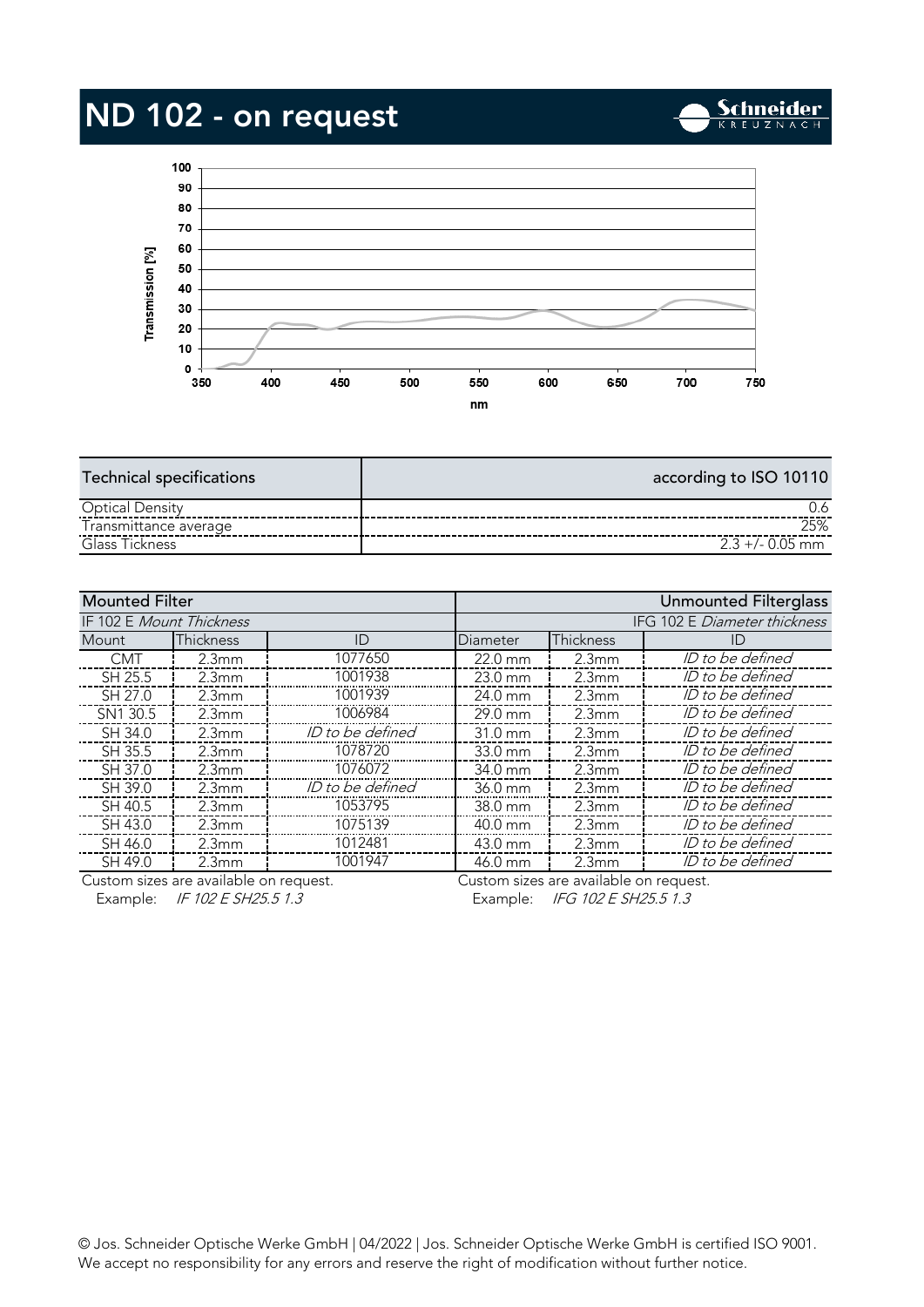# ND 103 - on request



**Schneider** 

| <b>Technical specifications</b> | according to ISO 10110 |
|---------------------------------|------------------------|
| <b>Optical Density</b>          |                        |
| Transmittance average           | 12.5%                  |
| Glass Tickness                  | $1.65 + (-0.05)$ mm    |
|                                 |                        |

| <b>Mounted Filter</b>    |                   | Unmounted Filterglass        |                   |                                         |                  |
|--------------------------|-------------------|------------------------------|-------------------|-----------------------------------------|------------------|
| IF 103 E Mount Thickness |                   | IFG 103 E Diameter thickness |                   |                                         |                  |
| Mount                    | <b>Thickness</b>  | ID                           | Diameter          | Thickness                               | ID               |
| <b>CMT</b>               | 2.3mm             | 1084478                      | $22.0$ mm         | 2.3mm                                   | ID to be defined |
| SH 25.5                  | 2.3mm             | 1001941                      | 23.0 mm           | 2.3mm                                   | ID to be defined |
| SH 27.0                  | 2.3 <sub>mm</sub> | 1001942                      | $24.0 \text{ mm}$ | 2.3mm                                   | ID to be defined |
| SN1 30.5                 | 2.3mm             | 1006985                      | 29.0 mm           | 2.3mm                                   | ID to be defined |
| SH 34.0                  | 2.3mm             | ID to be defined             | 31.0 mm           | 2.3mm                                   | ID to be defined |
| SH 35.5                  | 2.3mm             | 1081868                      | 33.0 mm           | 2.3mm                                   | ID to be defined |
| SH 37.0                  | 2.3mm             | 1053796                      | 34.0 mm           | 2.3mm                                   | ID to be defined |
| SH 39.0                  | 2.3mm             | 1088648                      | $36.0 \text{ mm}$ | 2.3mm                                   | ID to be defined |
| SH 40.5                  | 2.3mm             | 1011654                      | 38.0 mm           | 2.3mm                                   | ID to be defined |
| SH 43.0                  | 2.3mm             | 1080226                      | 40.0 mm           | 2.3mm                                   | ID to be defined |
| SH 46.0                  | 2.3mm             | 1012482                      | 43.0 mm           | 2.3mm                                   | 1088489          |
| SH 49.0                  | 2.3mm             | 1001943                      | 46.0 mm           | 2.3mm                                   | ID to be defined |
|                          | $-1$ $-1$ $-1$    |                              |                   | $\cdot$ $\cdot$ $\cdot$ $\cdot$ $\cdot$ |                  |

Custom sizes are available on request. Example: IF 103 E SH25.5 1.3 Example: IFG 103 E SH25.5 1.3

Custom sizes are available on request.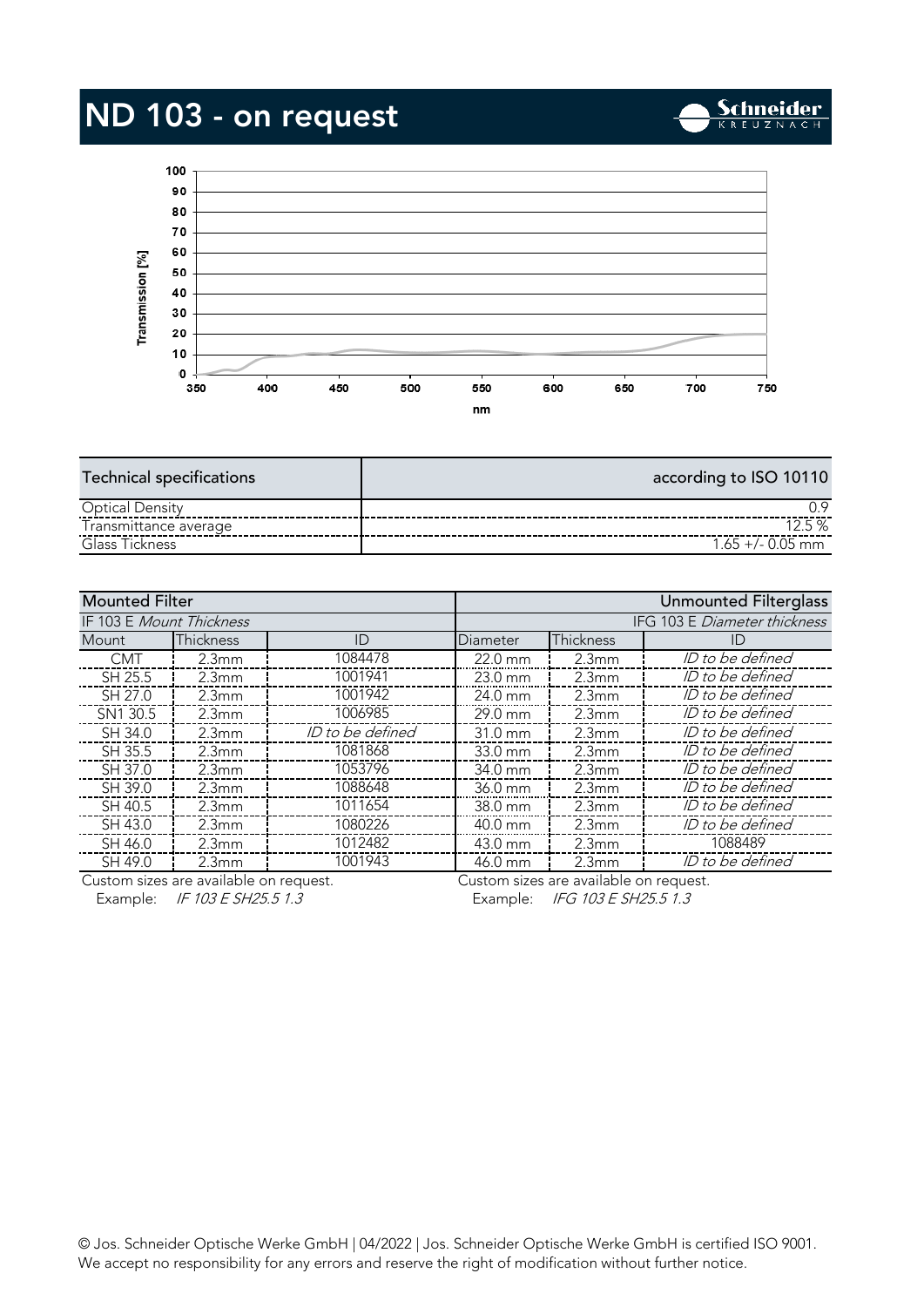# ND 106 - on request



| <b>Technical specifications</b> | according to ISO 10110 |
|---------------------------------|------------------------|
| <b>Optical Density</b>          |                        |
| Transmittance average           | .6%                    |
| Glass Tickness                  | $1.8 + (-0.05)$ mm     |
|                                 |                        |

| <b>Mounted Filter</b>  |                   |                  | Unmounted Filterglass      |                |                  |
|------------------------|-------------------|------------------|----------------------------|----------------|------------------|
| IF 106 Mount Thickness |                   |                  | IFG 106 Diameter thickness |                |                  |
| Mount                  | <b>Thickness</b>  | ID               | Diameter                   | Thickness      | ID)              |
| <b>CMT</b>             | 2.3mm             | 1078556          | 22.0 mm                    | 2.3mm          | ID to be defined |
| SH 25.5                | 2.3mm             | 1013282          | $23.0 \text{ mm}$          | 2.3mm          | ID to be defined |
| SH 27.0                | 2.3 <sub>mm</sub> | 1001944          | 24.0 mm                    | 2.3mm          | ID to be defined |
| SN1 30.5               | 2.3 <sub>mm</sub> | 1075423          | 29.0 mm                    | 2.3mm          | ID to be defined |
| SH 34.0                | 2.3mm             | 1009109          | $31.0 \text{ mm}$          | 2.3mm          | ID to be defined |
| SH 35.5                | 2.3mm             | 1081870          | 33.0 mm                    | 2.3mm          | ID to be defined |
| SH 37.0                | 2.3 <sub>mm</sub> | 1078557          | 34.0 mm                    | 2.3mm          | ID to be defined |
| SH 39.0                | 2.3mm             | ID to be defined | 36.0 mm                    | 2.3mm          | ID to be defined |
| SH 40.5                | 2.3 <sub>mm</sub> | 1019191          | 38.0 mm                    | 2.3mm          | ID to be defined |
| SH 43.0                | 2.3mm             | ID to be defined | 40.0 mm                    | 2.3mm          | ID to be defined |
| SH 46.0                | 2.3mm             | 1012483          | 43.0 mm                    | 2.3mm          | 1088490          |
| SH 49.0                | 2.3 <sub>mm</sub> | 1036561          | 46.0 mm                    | 2.3mm          | ID to be defined |
|                        | $+1$ $+$ $+$      |                  |                            | $-1$ $-1$ $-1$ |                  |

Custom sizes are available on request. Example: IF 106 SH25.5 1.3 Example: IFG 106 SH25.5 1.3

Custom sizes are available on request.

**Schneider**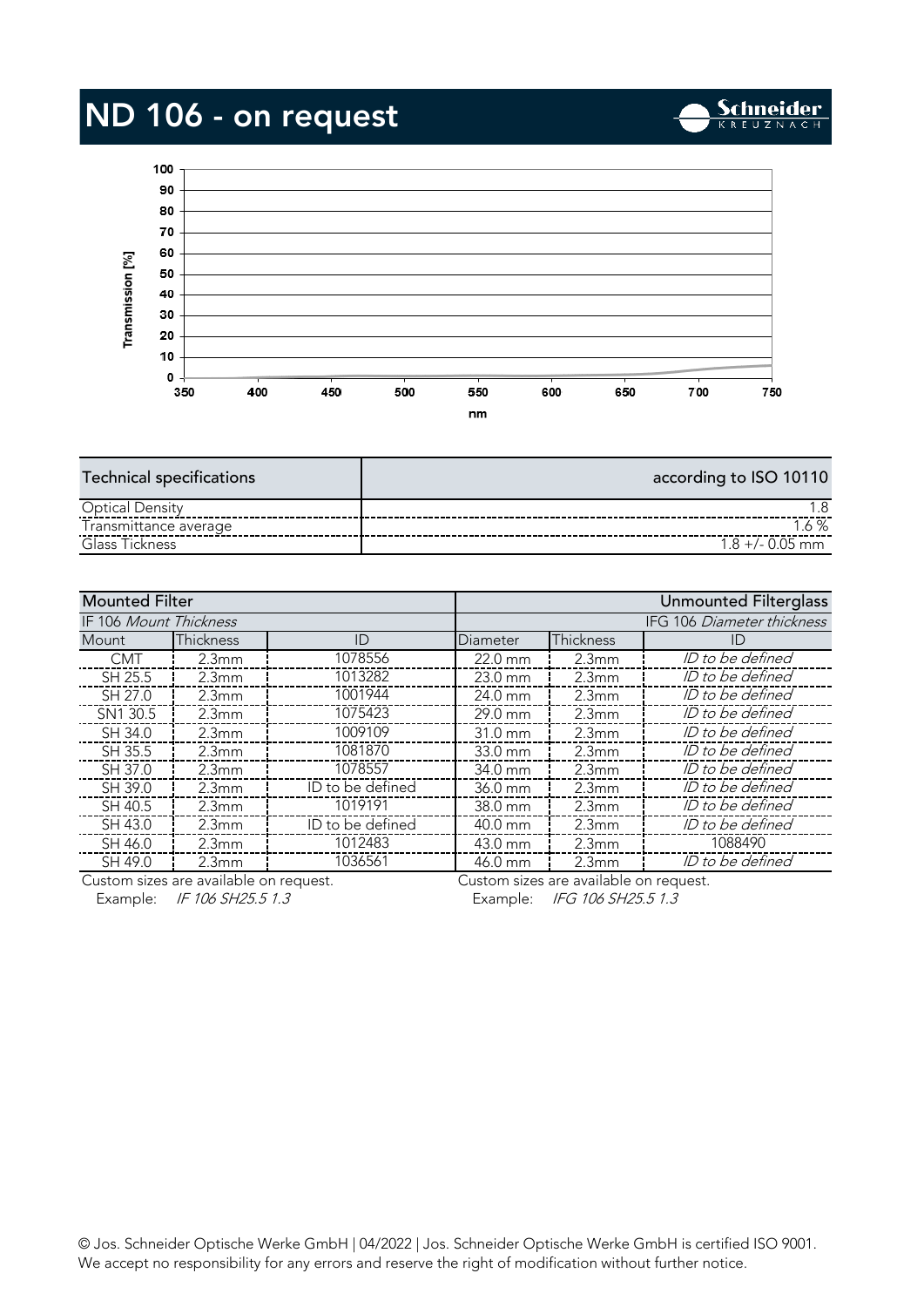# ND 110 - on request



**Schneider** 

| <b>Technical specifications</b> | according to ISO 10110 |
|---------------------------------|------------------------|
| <b>Optical Density</b>          |                        |
| Transmittance average           | 15%                    |
| Glass Tickness                  | $2.15 + (-0.05)$ mm    |
|                                 |                        |

| <b>Mounted Filter</b>         |                   |                            | Unmounted Filterglass |                                         |                  |
|-------------------------------|-------------------|----------------------------|-----------------------|-----------------------------------------|------------------|
| <b>IF 110 Mount Thickness</b> |                   | IFG 110 Diameter thickness |                       |                                         |                  |
| <b>Mount</b>                  | <b>Thickness</b>  | ID                         | Diameter              | Thickness                               | ID               |
| <b>CMT</b>                    | 2.3mm             | 1080147                    | $22.0 \text{ mm}$     | 2.3mm                                   | ID to be defined |
| SH 25.5                       | 2.3mm             | 1076073                    | $23.0$ mm             | 2.3mm                                   | ID to be defined |
| SH 27.0                       | 2.3mm             | 1074053                    | $24.0 \text{ mm}$     | 2.3mm                                   | ID to be defined |
| SN1 30.5                      | 2.3mm             | 15422                      | $29.0 \text{ mm}$     | 2.3mm                                   | ID to be defined |
| SH 34.0                       | 2.3mm             | ID to be defined           | 31.0 mm               | 2.3mm                                   | ID to be defined |
| SH 35.5                       | 2.3mm             | 1081063                    | 33.0 mm               | 2.3mm                                   | ID to be defined |
| SH 37.0                       | 2.3mm             | 1085093                    | 34.0 mm               | 2.3 <sub>mm</sub>                       | ID to be defined |
| SH 39.0                       | 2.3mm             | ID to be defined           | 36.0 mm               | 2.3mm                                   | ID to be defined |
| SH 40.5                       | 2.3mm             | 1096657                    | $38.0 \text{ mm}$     | 2.3mm                                   | ID to be defined |
| SH 43.0                       | 2.3mm             | ID to be defined           | 40.0 mm               | 2.3mm                                   | ID to be defined |
| SH 46.0                       | 2.3 <sub>mm</sub> | 1093506                    | 43.0 mm               | 2.3mm                                   | 1088491          |
| SH 49.0                       | 2.3mm             | 1077273                    | 46.0 mm               | 2.3mm                                   | ID to be defined |
|                               | $+1$ $+1$ $+1$    |                            |                       | $\cdot$ $\cdot$ $\cdot$ $\cdot$ $\cdot$ |                  |

Custom sizes are available on request. Example: IF 110 SH25.5 1.3 Example: IFG 110 SH25.5 1.3

Custom sizes are available on request.

 $\mathcal{W}_0$  accort po responsibility for any error and receive the right of modification without further notice. We accept no responsibility for any errors and reserve the right of modification without further notice.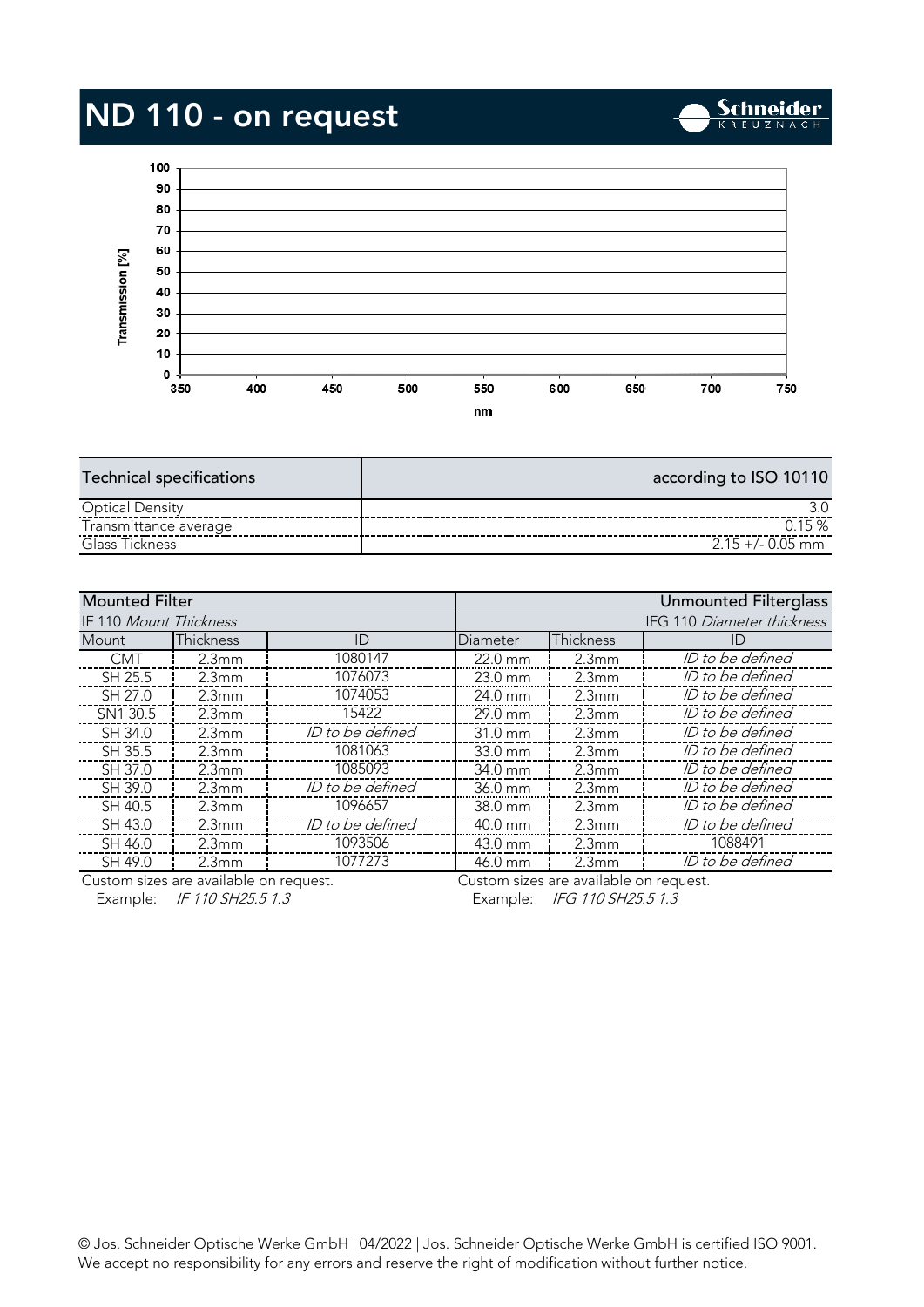### **Mounts**

#### C-Mount

Defined by 1" (25.4mm) diameter and 32 turns per inch<br>pitch, C-Mount thread is a popular camera mount in machine vision industry. Schneider-Kreuznach offers for most filters a CMT mount option. So that filters can go in any C-Mount based mechanics in vision systems. Another popular application, CMT mounts can easyly be used for, is placing a filter in front of the sensor into the camera. The extension of the back flange distance has to be considered for imaging applications. has to be considered for imaging applications.

| Key features | Applications |
|--------------|--------------|
|              |              |

- Fits in C-Mount cameras To be mounted in C-Mount cameras
- 
- 
- Black Anodized Brass Vision Systems based on C-Mount mechanics
- 
- Black Anodized Brass Vision Systems based on C-Mount mechanics

| Thread | <b>Diameter</b> | Aperture | <b>Thickness</b> |
|--------|-----------------|----------|------------------|
|        | mm              |          | .6 mm            |
|        |                 |          |                  |

#### SH-Mount

Schneider-Kreuznach offers a variety of mounts with systems. SH-Mount is the standard, when high flexibility is needed. Filters are held by retainer rings. SH-Mounts are extreme robust. All SH-Mounts have a female and male M-thread, and can be stacked if several filters  $m$ ust be sembined

| Key features | Applications |
|--------------|--------------|
|              |              |

- · Stackable
- 
- 
- 
- 
- Black Anodized Brass
- Stackable • Mounted on lenses in imaging applications<br>• Robust Mounted on measurement instruments

| Thread      | Diameter          | Clear<br>Aperture | <b>Thickness</b> |
|-------------|-------------------|-------------------|------------------|
| M 25.5x0.5  | 29.5 mm           | 20.8mm            | $6.4 \text{ mm}$ |
| M 27.0x0.5  | 31.0 mm           | $21.8 \text{ mm}$ | $6.4 \text{ mm}$ |
| M 35.5x0.5  | 39.5 mm           | 29.8 mm           | $6.4 \text{ mm}$ |
| M 37.0x0.75 | $41.0 \text{ mm}$ | $31.8 \text{ mm}$ | $6.9$ mm         |
| M 39.0x0.5  | 43.0 mm           | 33.8 mm           | $6.4 \text{ mm}$ |
| M 40.5x0.5  | 44.5 mm           | $35.8 \text{ mm}$ | $6.4 \text{ mm}$ |
| M 43.0x0.75 | 47.0 mm           | 37.8 mm           | $6.9 \text{ mm}$ |
| M 46.0x0.75 | $50.0 \text{ mm}$ | 40.8 mm           | $6.9$ mm         |
| M 49.0x0.75 | 53.0 mm           | $43.8 \text{ mm}$ | $6.9$ mm         |
| M 52.0x0.75 | 56.0 mm           | 46.8 mm           | $6.9$ mm         |
| M 55.0x0.75 | 59.0 mm           | 49.8 mm           | $6.9$ mm         |
| M 58.0x0.75 | 62.0 mm           | 52.8 mm           | $6.9$ mm         |
| M 62.0x0.75 | 66.0 mm           | 56.8 mm           | $6.9$ mm         |
| M 67.0x0.75 | 71.0 mm           | $61.8 \text{ mm}$ | $6.9 \text{ mm}$ |
|             |                   |                   |                  |



 $\frac{1}{2}$  Jos. Schneider Optische GmbH  $\frac{1}{2}$  and  $\frac{1}{2}$  and  $\frac{1}{2}$  and  $\frac{1}{2}$  and  $\frac{1}{2}$  and  $\frac{1}{2}$  and  $\frac{1}{2}$  and  $\frac{1}{2}$  and  $\frac{1}{2}$  and  $\frac{1}{2}$  and  $\frac{1}{2}$  and  $\frac{1}{2}$  and  $\frac{1}{2}$  and We accept no responsibility for any errors and reserve the right of modification without further notice.



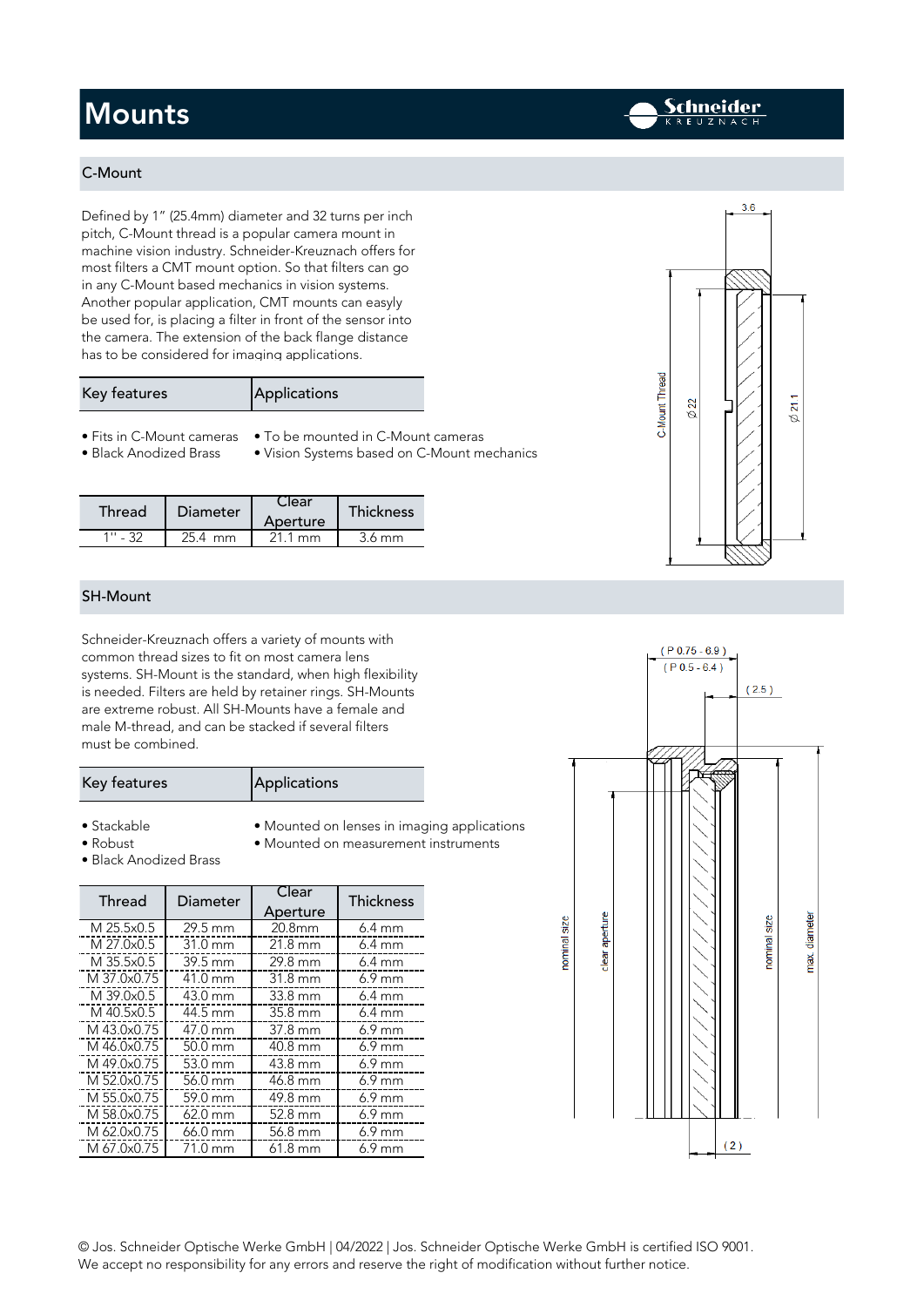#### SN1-Mount

SN1-Mount was designed for in machine vision industry<br>popular M30.5x0.5 thread. With its high clear aperture, vignetting can be avoided, even for wide angle applications. The filter is glued into the mount, in order to secure it against vibrations when integrated into robots or production lines. It is ideal to be used in automated fabrication.

SN1-Mounts have a male and female M-thread, and can be stacked if several filters must be combined.

| Applications<br>Key features |  |
|------------------------------|--|
|------------------------------|--|

• Maximum Clear Aperture • Mounted on lenses in imaging applications<br>• No vignetting • Mounted on measurement instruments

- 
- $\bullet$  Stackable
- $\bullet$  Robust
- · Black Anodized Brass

| Thread     | <b>Diameter</b> | .lear<br>Aperture | <b>Thickness</b> |
|------------|-----------------|-------------------|------------------|
| M 30 5x0 5 | mm              | 28 mm             | 6.5 mm           |
|            |                 |                   |                  |

#### SN2-Mount

The SN2-Mount is designed for polarizers and achieves machine vision systems. Its unique locking mechanism fixes the correct orientation, even in typical industrial environment. The filters are glued into the mount to secure them against vibrations when integrated into robots or production lines. Ideal to be used in automated fabrication.

SN2-Mounts have a female and male M-thread, and can be stacked if several filters must be combined.

#### Key features **Applications**

- 
- Rotatable Mounted on lenses in imaging applications<br>• High clear Aperture Mounted on measurement instruments
- 
- No vignetting
- $\bullet$  Stackable
- $\bullet$  Robust
- · Black Anodized Brass

| Thread      | Diameter          | Clear<br>Aperture | <b>Thickness</b> |
|-------------|-------------------|-------------------|------------------|
| M 25.5x0.5  | $27 \text{ mm}$   | $22.7 \text{ mm}$ | $7.4 \text{ mm}$ |
| M 27.0x0.5  | 28.5 mm           | 23.7 mm           | 7.4 mm           |
| M 30.5x0.5  | $32 \, \text{mm}$ | 26.7 mm           | 7.4 mm           |
| M 35.5 x0.5 | $37 \text{ mm}$   | $31.7 \text{ mm}$ | 7.4 mm           |
| M 37.0x0.75 | 38.5 mm           | $32.7 \text{ mm}$ | 7.4 mm           |
| M 40.5x0.5  | 42 mm             | 36.7 mm           | $7.4 \text{ mm}$ |
| M 43.0x0.75 | 44.5 mm           | 37.7 mm           | $7.4 \text{ mm}$ |
| M 46.0x0.75 | 47.5 mm           | 41.7 mm           | $7.4 \text{ mm}$ |
| M 49.0x0.75 | $50.5 \text{ mm}$ | 44.7 mm           | $7.4 \text{ mm}$ |
|             |                   |                   |                  |

 $6.5$  $25$ alued  $\overline{0}$ 0,5 Z,  $30.5 \times$  $\varnothing$ 32  $\varnothing$ 29  $\overline{\mathbf{X}}$  $30,5.$  $\overline{z}$  $\overline{z}$ 



 $\frac{1}{2}$  Jos. Schneider Optische GmbH  $\frac{1}{2}$  and  $\frac{1}{2}$  and  $\frac{1}{2}$  and  $\frac{1}{2}$  and  $\frac{1}{2}$  and  $\frac{1}{2}$  and  $\frac{1}{2}$  and  $\frac{1}{2}$  and  $\frac{1}{2}$  and  $\frac{1}{2}$  and  $\frac{1}{2}$  and  $\frac{1}{2}$  and  $\frac{1}{2}$  and We accept no responsibility for any errors and reserve the right of modification without further notice.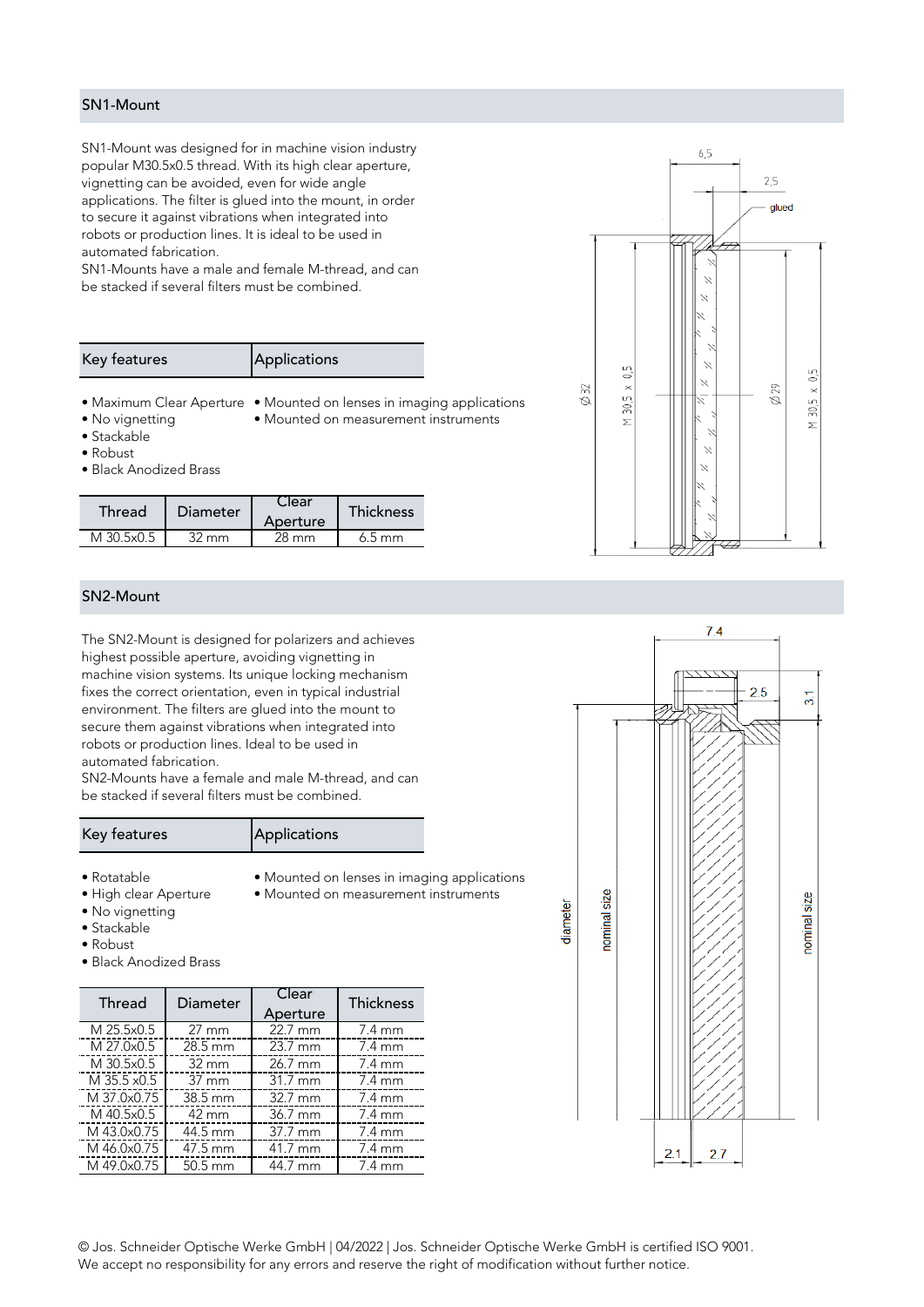#### DH-Mount

Schneider-Kreuznach offers a variety of mounts for camera lens systems. The DH-Mount is rotatable to adjust polarization axis in the required orientation. Filters are held by retainer rings.

All DH-Mounts have a female and male M-thread and can be stacked if several filters must be combined.

| Key features | Applications |
|--------------|--------------|
|              |              |

M 37.0x0.75 38.5 mm 31.8 mm 9.2 mm M 40.5x0.5 42 mm 35.8 mm 9.2 mm <u>M 46.0x0.75 **1** 147.5 mm 37.8 mm 37.8 mm 37.9 mm</u> M 49.0x0.75 **1 - 50.5 mm 1 - 43.8 mm 1 - 9.2 mm** M 49.0x0.75 50.5 mm 43.8 mm 9.2 mm M 55.0x0.75 | 56.5 mm | 49.8 mm | 9.2 mm M 58.0x0.75 **F** 59.5 mm **1** 52.8 mm 9.2 mm M 62.0x0.75 | 23.5 mm | 36.8 mm | 36.9 mm | 3.2 mm M 62.0x0.75 63.5 mm 56.8 mm 9.2 mm M 67.0x0.75 mm 61.8 mm 61.8 mm 9.2 mm 9.2 mm 61.8 mm 9.2 mm 9.2 mm 9.2 mm 9.2 mm 9.2 mm 9.2 mm 9.2 mm 9.2 mm 9

 $\bullet$  Rotatable

• Rotatable • Mounted on lenses in imaging applications<br>• Stackable • Mounted on measurement instruments

- Black Anodized Brass
- 

Thickness

|  | Thread      | Diameter          | Clear<br>Aperture | Thicknes         |
|--|-------------|-------------------|-------------------|------------------|
|  | M 25.5x0.5  | $27 \text{ mm}$   | 20.8 mm           | $9.2 \text{ mm}$ |
|  | M 27.0x0.5  | 28.5 mm           | 21.8 mm           | $9.2 \text{ mm}$ |
|  | M 30.5x0.5  | $32 \, \text{mm}$ | 25.8 mm           | $9.2 \text{ mm}$ |
|  | M 35.5 x0.5 | $37 \text{ mm}$   | 30.8 mm           | $9.2 \text{ mm}$ |
|  | M 37.0x0.75 | 38.5 mm           | 31.8 mm           | $9.2 \text{ mm}$ |
|  |             |                   |                   |                  |